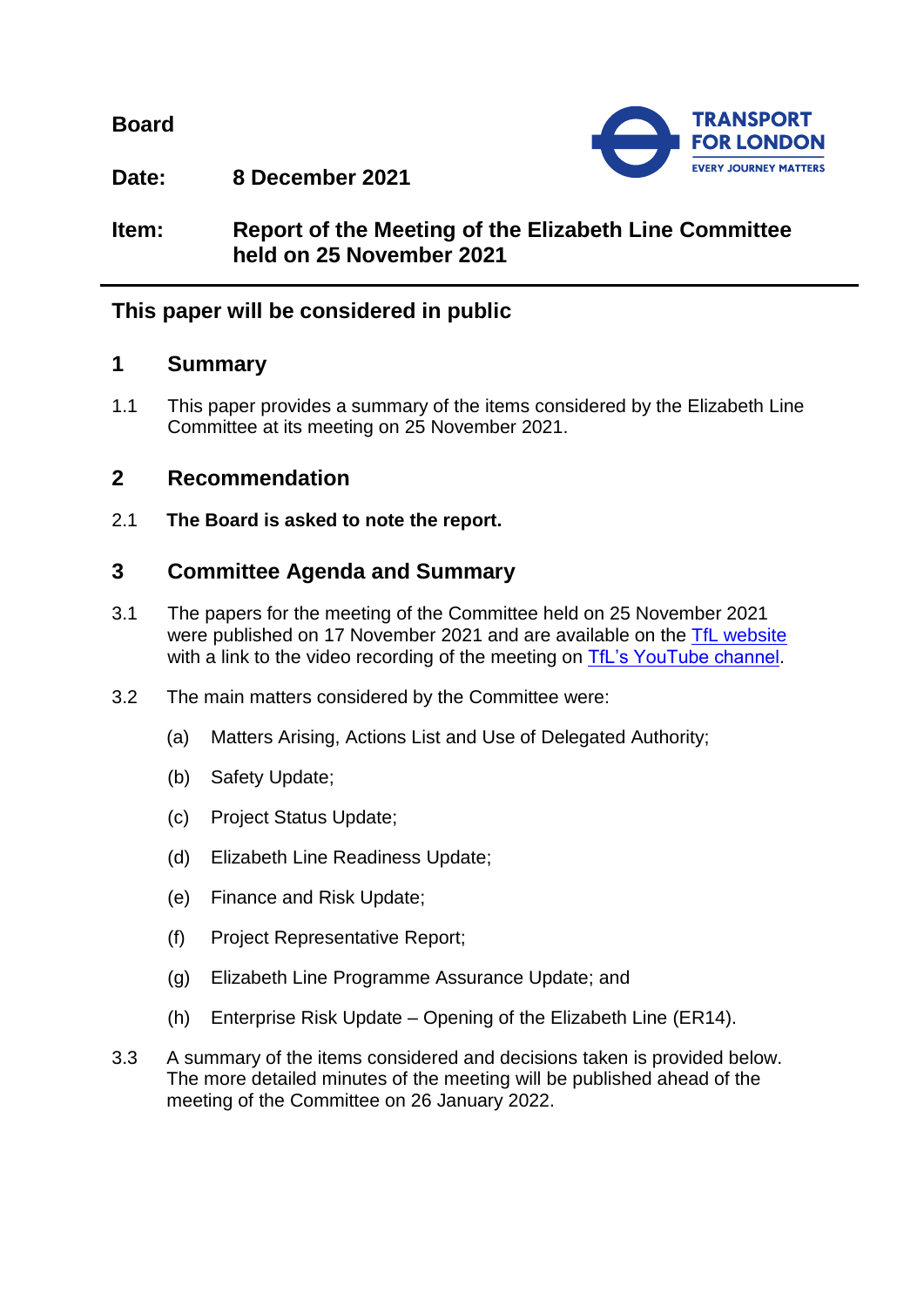## **4 Issues Discussed**

## **Matters Arising, Actions List and Use of Delegated Authority**

4.1 There was one use of Chair's Action since the meeting on 30 September 2021, which was the proposed novation of contracts, as part of a corporate restructuring within the Siemens group. Approval was sought for the Signalling Contract and the Communications Contract to be novated to Siemens Mobility, and following consultation with the Committee, this was approved by the Chair, to ensure that any delay did not adversely impact on the programme and handover dates.

### **Safety Update**

- 4.2 The Committee noted the update on safety on the Crossrail project. Health and safety remained the top priority and overall performance was kept under constant scrutiny. There were no significant operational safety incidents during Periods 6 and 7, 2021/22 covered by the report and the safety performance for the calendar year had been the most positive historically across the project.
- 4.3 In November 2021, the Safety and Health Executive Leadership Team would be standing down and revised arrangements agreed, including the Elizabeth Line Safety Board. A more detailed note on the new arrangements would be provided to Members.

## **Project Status Update**

- 4.4 The Committee noted the update on the status of the Crossrail project, including the successful completion of Trial Running and entry to the next phase of Trial Operations.
- 4.5 It was agreed that performance data, including Trial Operations, would be included in the weekly Crossrail dashboard circulated to Members.

#### **Elizabeth Line Readiness Update**

4.6 The Committee noted the updates on the performance of the TfL Rail operational service and the status of the transition and readiness of the Infrastructure Managers for the operations and maintenance of the railway after handover from Crossrail.

#### **Finance and Risk Update**

4.7 The Committee noted the update on Crossrail's financial performance up to Period 7, 2021/22 and on risk management progress. The current P50 Anticipated Final Crossrail Direct Cost remained unchanged from the Delivery Control Schedule 1.2.